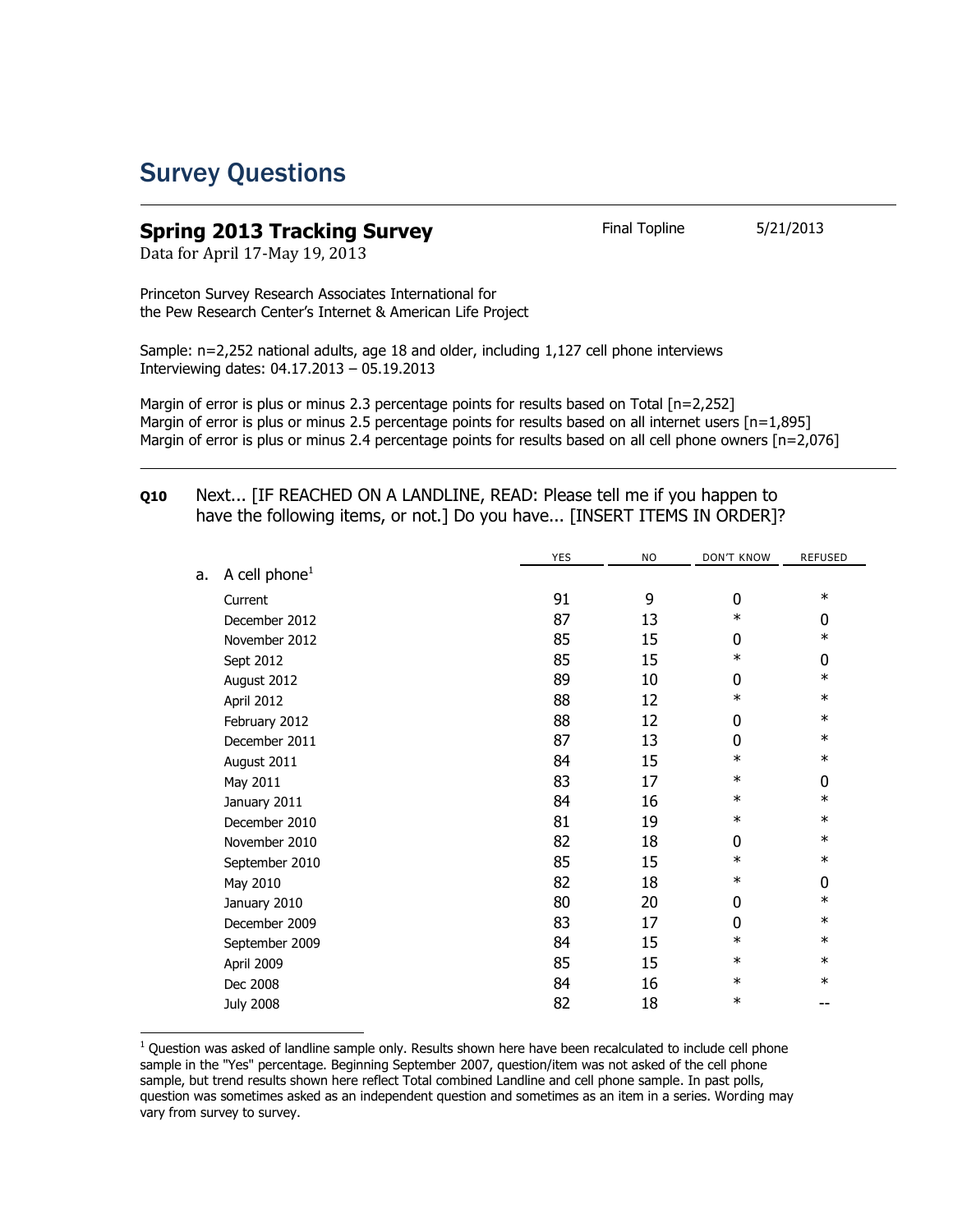| May 2008             | 78 | 22 | $\ast$ |    |
|----------------------|----|----|--------|----|
| April 2008           | 78 | 22 | $\ast$ | -- |
| January 2008         | 77 | 22 | $\ast$ | -- |
| Dec 2007             | 75 | 25 | $\ast$ | -- |
| Sept 2007            | 78 | 22 | $\ast$ | -- |
| April 2006           | 73 | 27 | $\ast$ | -- |
| January 2005         | 66 | 34 | $\ast$ | -- |
| November 23-30, 2004 | 65 | 35 | $\ast$ | -- |

**SMART1** Some cell phones are called "smartphones" because of certain features they have. Is your cell phone a smartphone or not, or are you not sure? $2^2$ 

Based on cell phone owners

|                          | YES,<br>SMARTPHONE | NO, NOT A<br>SMARTPHONE | NOT SURE/DON'T<br>KNOW | REFUSED |
|--------------------------|--------------------|-------------------------|------------------------|---------|
| Current $[N=2,076]$      | 55                 | 39                      |                        | $\ast$  |
| December 2012 [N=1,954]  | 52                 | 41                      | h                      | $^\ast$ |
| November 2012 [N=1,992]  | 55                 | 38                      | h                      | $\ast$  |
| September 2012 [N=2,581] | 53                 | 40                      | 6                      | $\ast$  |
| April 2012 [N=1,954]     | 46                 | 44                      | 10                     | $\ast$  |
| February 2012 [N=1,961]  | 45                 | 46                      | 8                      | $\ast$  |
| May 2011 [N=1,914]       | 33                 | 53                      | 14                     | $\ast$  |

**SMART2** Which of the following best describes the type of cell phone you have? Is it an iPhone, a Blackberry, an Android phone, a Windows phone, or something else?<sup>3</sup>

|      | <b>CURRENT</b> |                                         | <b>FEB 2012</b> | <b>DEC 2011</b> | MAY 2011    |
|------|----------------|-----------------------------------------|-----------------|-----------------|-------------|
| $\%$ | 25             | iPhone                                  | 19              | 15              | 10          |
|      | 4              | Blackberry                              | h               | 8               | 10          |
|      | 28             | Android                                 | 20              | 20              | 15          |
|      |                | <b>Windows</b>                          |                 |                 |             |
|      | n/a            | Palm                                    |                 |                 |             |
|      | 15             | Basic cell phone $-$ unspecified (VOL.) | 16              | 18              |             |
|      |                | Flip phone - unspecified (VOL.)         |                 |                 |             |
|      | 5              | Samsung - unspecified (VOL.)            |                 |                 |             |
|      |                | $LG$ – unspecified (VOL.)               |                 |                 |             |
|      |                | Tracfone (VOL.)                         |                 |                 |             |
|      |                | Motorola - unspecified (VOL.)           |                 |                 |             |
|      |                | Nokia - unspecified (VOL.)              |                 |                 |             |
|      | $\ast$         | Pantech - unspecified (VOL.)            |                 |                 |             |
|      |                | Something else (SPECIFY)                |                 |                 | 16          |
|      |                | Don't know                              |                 |                 | 13          |
|      |                | Refused                                 |                 |                 |             |
|      | $[n=2,076]$    |                                         | $[n=1,961]$     | $[n=2,771]$     | $[n=,1914]$ |

Based on cell phone owners

 $\overline{a}$ 

<sup>&</sup>lt;sup>2</sup> September 2012 through December 2012, question wording was: "Some cell phones are called "smartphones" because of certain features they have. Is your cell phone a smartphone, such as an iPhone, Android, Blackberry or Windows phone, or are you not sure?"

<sup>&</sup>lt;sup>3</sup> Prior to the current survey, question wording was: "Which of the following best describes the type of cell phone you have? Is it an iPhone, a Blackberry, an Android phone, a Windows phone, a Palm, or something else?"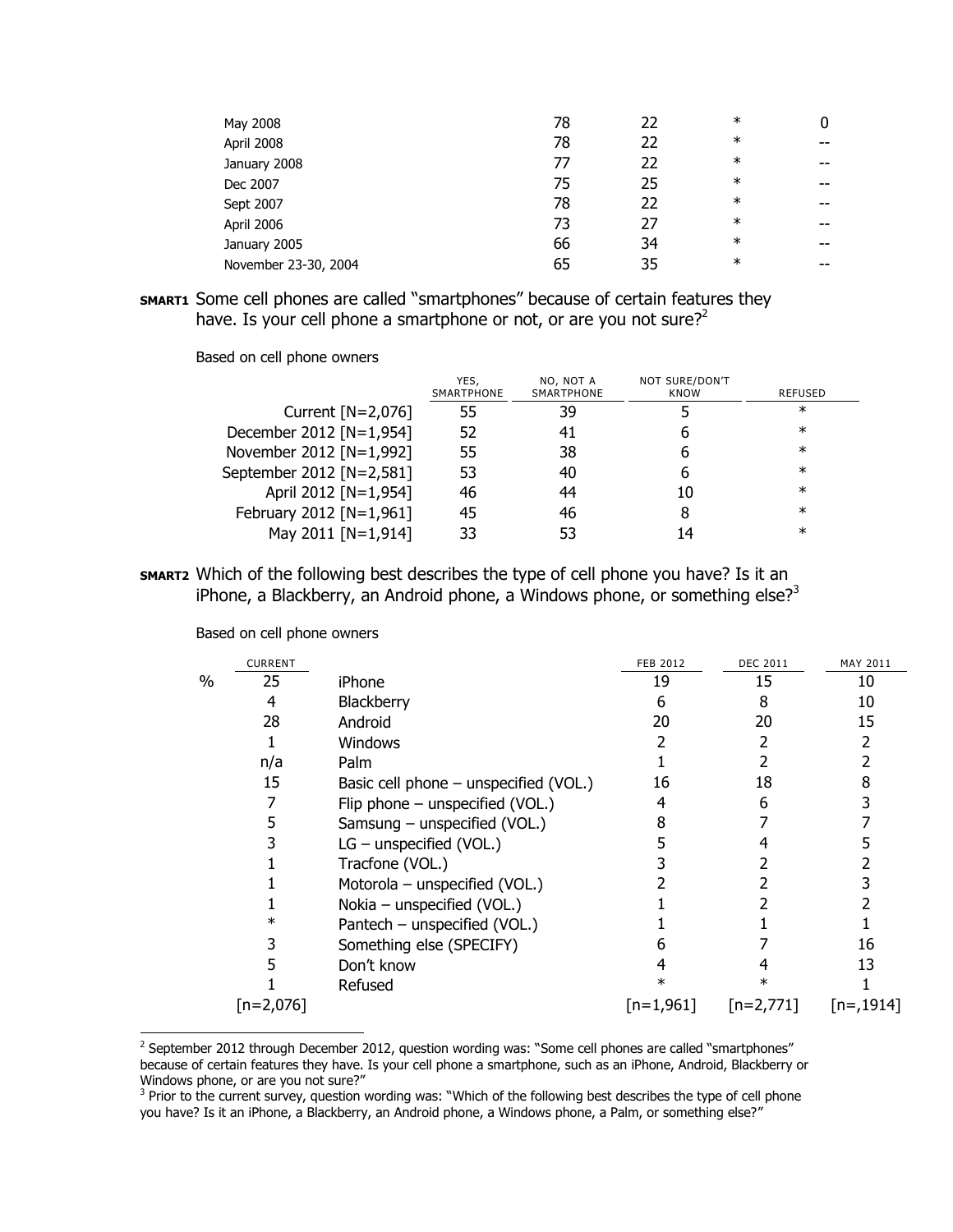## Methodology

This report is based on the findings of a survey on Americans' use of the Internet. The results in this report are based on data from telephone interviews conducted by Princeton Survey Research Associates International from April 17 to May 19, 2013, among a sample of 2,252 adults, age 18 and older. Telephone interviews were conducted in English and Spanish by landline (1,125) and cell phone (1,127, including 571 without a landline phone). For results based on the total sample, one can say with 95% confidence that the error attributable to sampling is plus or minus 2.3 percentage points. For results based on Internet users4 (n=1,895), the margin of sampling error is plus or minus 2.5 percentage points. In addition to sampling error, question wording and practical difficulties in conducting telephone surveys may introduce some error or bias into the findings of opinion polls.

A combination of landline and cellular random digit dial (RDD) samples was used to represent all adults in the United States who have access to either a landline or cellular telephone. Both samples were provided by Survey Sampling International, LLC (SSI) according to PSRAI specifications. Numbers for the landline sample were drawn with equal probabilities from active blocks (area code + exchange + two-digit block number) that contained three or more residential directory listings. The cellular sample was not listassisted, but was drawn through a systematic sampling from dedicated wireless 100-blocks and shared service 100-blocks with no directory-listed landline numbers.

New sample was released daily and was kept in the field for at least five days. The sample was released in replicates, which are representative subsamples of the larger population. This ensures that complete call procedures were followed for the entire sample. At least 7 attempts were made to complete an interview at a sampled telephone number. The calls were staggered over times of day and days of the week to maximize the chances of making contact with a potential respondent. Each number received at least one daytime call in an attempt to find someone available. For the landline sample, interviewers asked to speak with the youngest adult male or female currently at home based on a random rotation. If no male/female was available, interviewers asked to speak with the youngest adult of the other gender. For the cellular sample, interviews were conducted with the person who answered the phone. Interviewers verified that the person was an adult and in a safe place before administering the survey. Cellular sample respondents were offered a post-paid cash incentive for their participation. All interviews completed on any given day were considered to be the final sample for that day.

Weighting is generally used in survey analysis to compensate for sample designs and patterns of non-response that might bias results. A two-stage weighting procedure was used to weight this dual-frame sample. The first-stage corrected for different probabilities of selection associated with the number of adults in each household and each respondent's

 $\overline{\phantom{0}}$ <sup>4</sup> Internet user definition includes those who use the internet or email at least occasionally or access the internet on a mobile handheld device at least occasionally.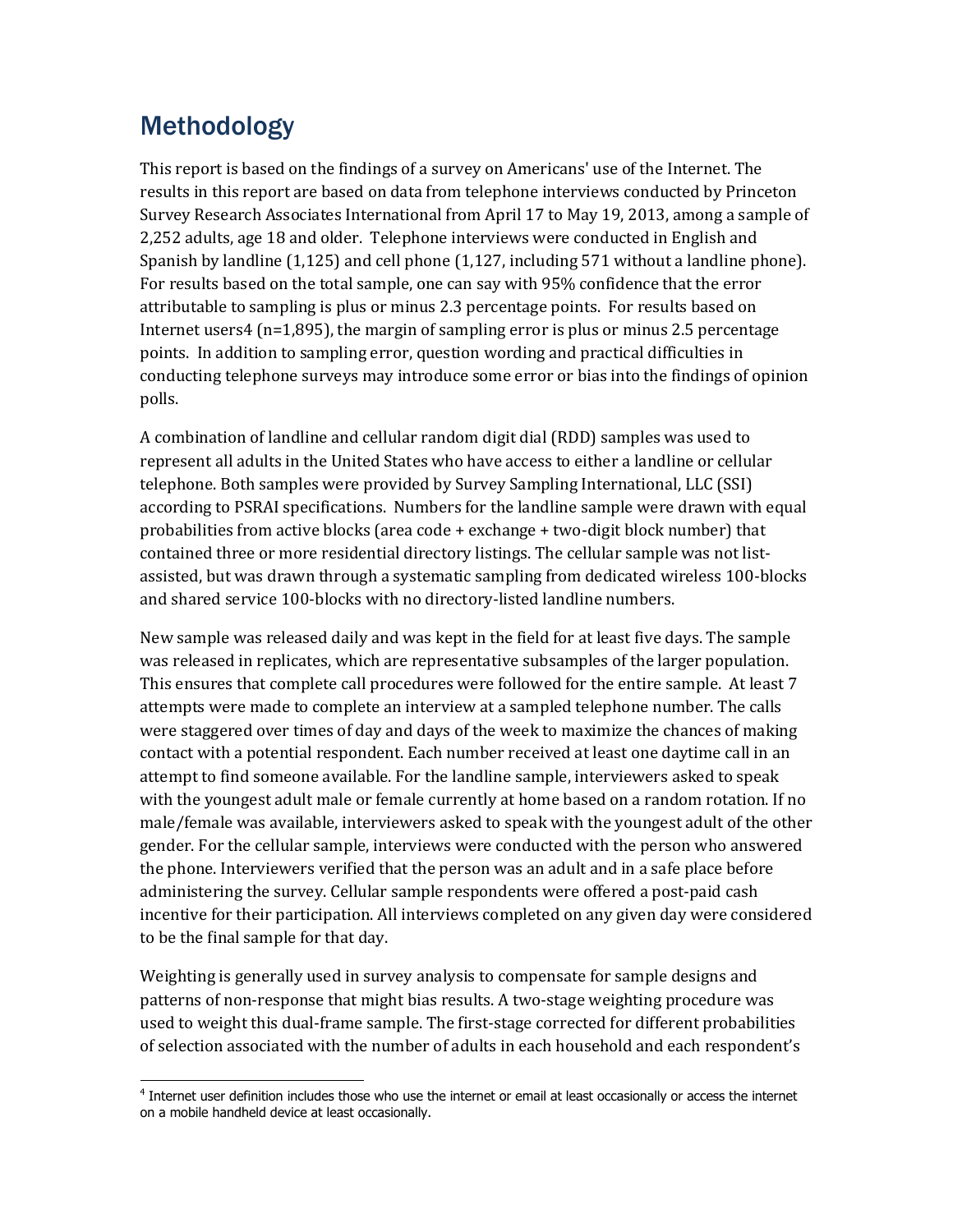telephone usage patterns.5 This weighting also adjusts for the overlapping landline and cell sample frames and the relative sizes of each frame and each sample.

 5 i.e., whether respondents have only a landline telephone, only a cell phone, or both kinds of telephone.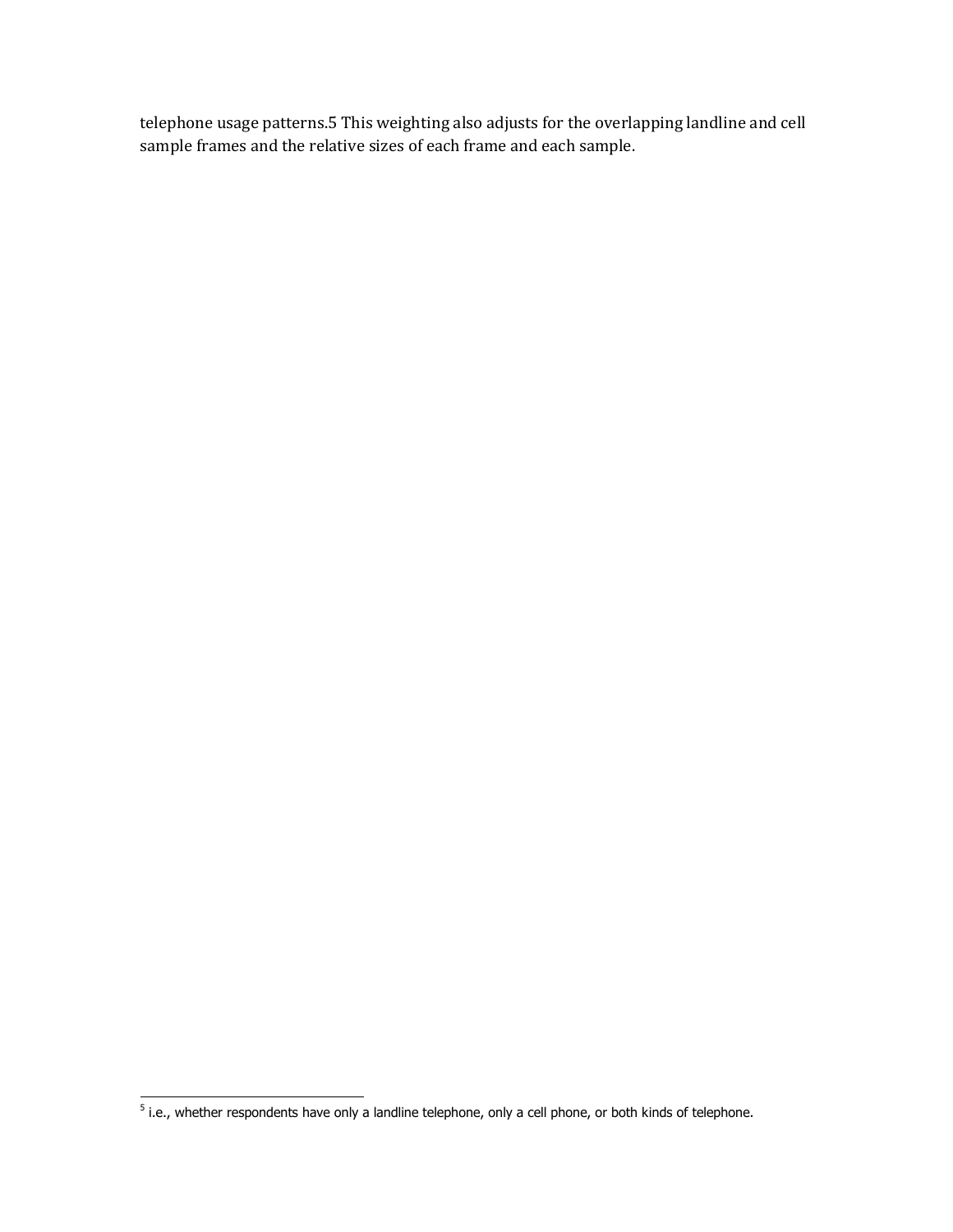The second stage of weighting balances sample demographics to population parameters. The sample is balanced to match national population parameters for sex, age, education, race, Hispanic origin, region (U.S. Census definitions), population density, and telephone usage. The Hispanic origin was split out based on nativity; U.S born and non-U.S. born. The basic weighting parameters came from the US Census Bureau's 2011 American Community Survey data. The population density parameter was derived from Census 2010 data. The telephone usage parameter came from an analysis of the January-June 2012 National Health Interview Survey.

| <b>Sample Disposition</b> |        |                                  |  |
|---------------------------|--------|----------------------------------|--|
| Landline                  | Cell   |                                  |  |
| 41,291                    | 24,698 | <b>Total Numbers Dialed</b>      |  |
|                           |        |                                  |  |
| 1,755                     | 411    | Non-residential                  |  |
| 1,516                     | 88     | Computer/Fax                     |  |
| 12                        | ----   | Cell phone                       |  |
| 24,344                    | 9,674  | Other not working                |  |
| 2,038                     | 226    | Additional projected not working |  |
| 11,626                    | 14,299 | Working numbers                  |  |
| 28.2%                     | 57.9%  | <b>Working Rate</b>              |  |
|                           |        |                                  |  |
| 679                       | 75     | No Answer / Busy                 |  |
| 3,442                     | 3,668  | Voice Mail                       |  |
| 41                        | 16     | <b>Other Non-Contact</b>         |  |
| 7,464                     | 10,540 | Contacted numbers                |  |
| 64.2%                     | 73.7%  | <b>Contact Rate</b>              |  |
|                           |        |                                  |  |
| 450                       | 1,537  | Callback                         |  |
| 5,786                     | 7,097  | Refusal                          |  |
| 1,228                     | 1,906  | Cooperating numbers              |  |
| 16.5%                     | 18.1%  | <b>Cooperation Rate</b>          |  |
|                           |        |                                  |  |
| 45                        | 68     | Language Barrier                 |  |
| ----                      | 684    | Child's cell phone               |  |
| 1,183                     | 1,154  | Eligible numbers                 |  |
| 96.3%                     | 60.5%  | <b>Eligibility Rate</b>          |  |
|                           |        |                                  |  |
| 58                        | 27     | Break-off                        |  |
| 1,125                     | 1,127  | Completes                        |  |
| 95.1%                     | 97.7%  | <b>Completion Rate</b>           |  |
|                           |        |                                  |  |
| 10.0%                     | 13.0%  | <b>Response Rate</b>             |  |

Following is the full disposition of all sampled telephone numbers:

The disposition reports all of the sampled telephone numbers ever dialed from the original telephone number samples. The response rate estimates the fraction of all eligible